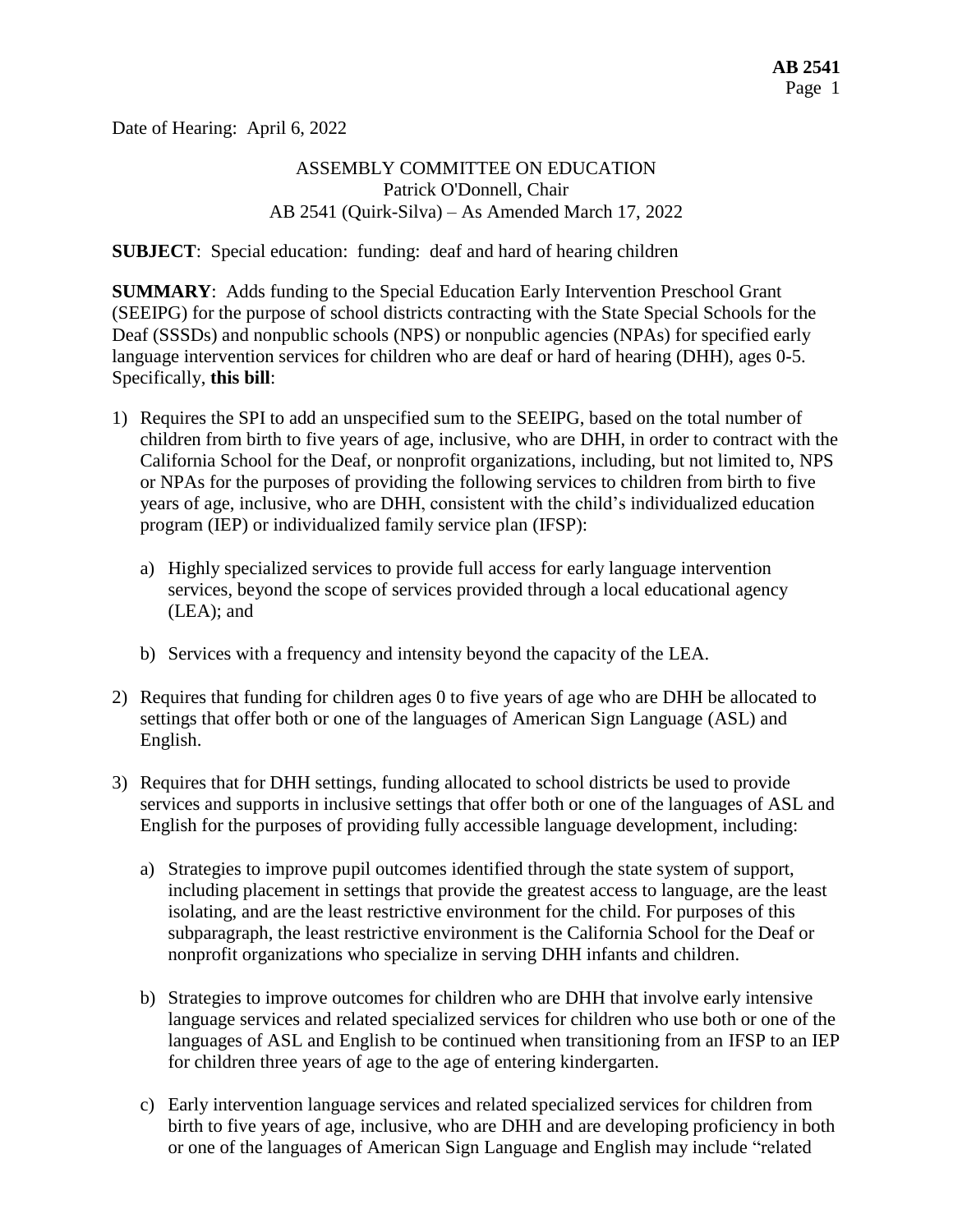services" as defined in federal law and regulations, and including, but not limited to, all of the following services:

- i) DHH mentor and coaching services;
- ii) Language and speech services with a professional equipped with the skills and knowledge to maximize the child's language and speech development;
- iii) Specialized DHH services with a teacher who uses both or one of the languages of American Sign Language or English;
- iv) Interpreting services;
- v) Audiological services; and
- vi) Transportation services, including reimbursement to parents or legal guardian for miles traveled.
- a) Expansion of early intensive language services and related specialized services, for children who are DHH, and use of language development milestones for DHH children from birth to five years of age, inclusive, who use both or one of the languages of ASL and English as determined by the child's IEP or IFSP and that are consistent with the requirements of the law for the development of the language developmental milestones by the California Department of Education (CDE).
- b) Professional development for preschool teachers, administrators, and paraprofessionals on evidence-based strategies to build capacity to serve preschool children with exceptional needs in more inclusive settings, defined to mean, for DHH pupils, professional development trainings shall be consistent with language development milestones established by the CDE.
- 4) Expands the definition of "Preschool child with exceptional needs" to include children who are receiving IFSP services.
- 5) Defines "English," for the purpose of this program, to mean spoken English, written English, or English with the use of visual supplements.
- 6) States that the Legislature declares that in order for DHH pupils to succeed with an appropriate education, access to language and language development, in both or one of the languages of ASL and English, with intensive language services and related specialized, supplemental services consistent with a pupil's IEP or IFSP, should be provided from birth to five years of age, inclusive, and beyond so they are ready to learn when they reach kindergarten.

# **EXISTING LAW**:

1) Requires that children with disabilities age birth to three years are provided with an IFSP, and that students with disabilities age three to 22 years are provided with an individualized education (IEP).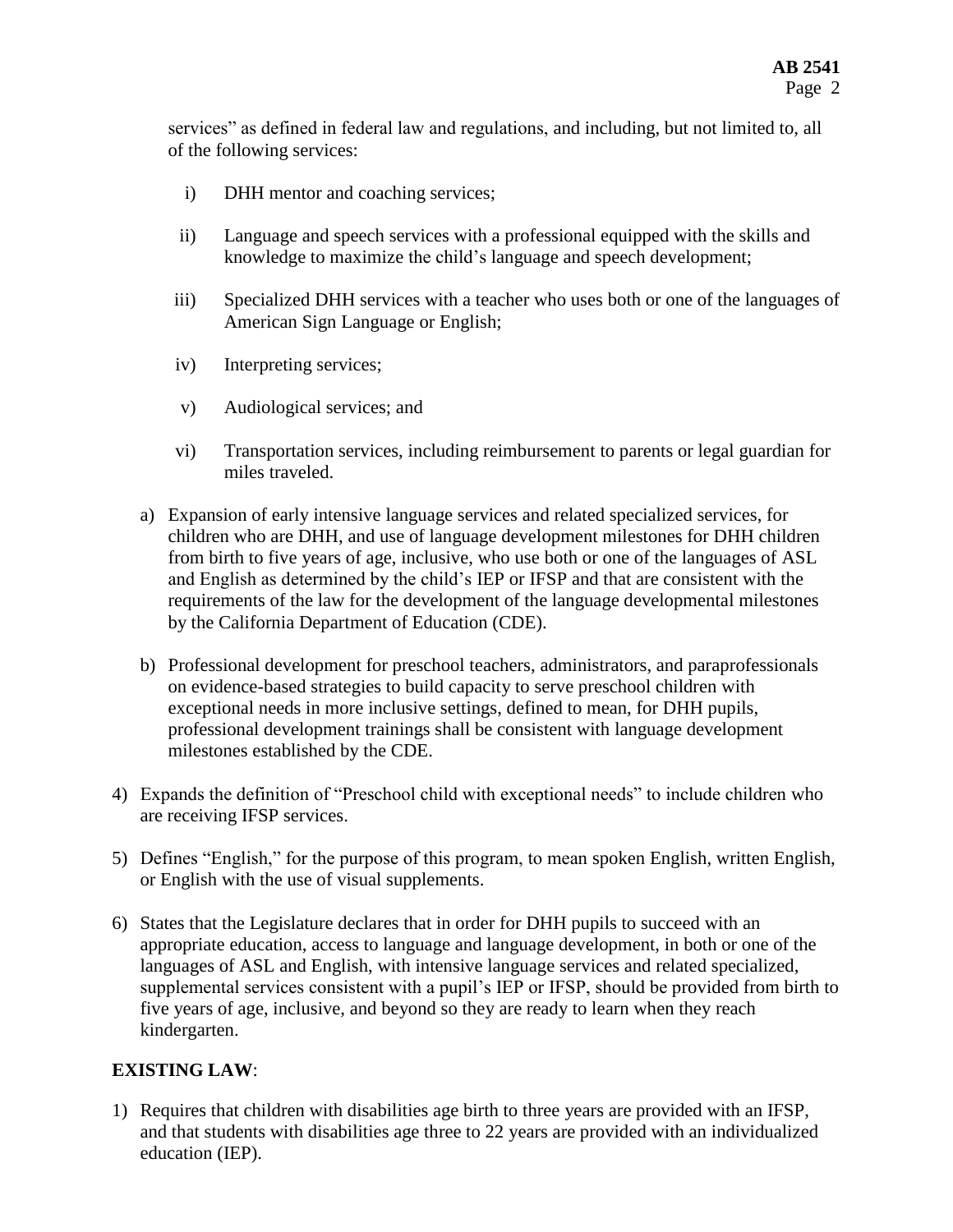- 2) Requires each student's IEP team to:
	- a) Consider, among other things, the communication needs of the student, and in the case of a student who is DHH, consider the student's language and communication needs, opportunities for direct communications with peers and professional personnel in the student's language and communication mode, academic level, and full range of needs, including opportunities for direct instruction in the student's language and communication mode.
	- b) Specifically discuss the communication needs of the student, consistent with "Deaf Students Education Services Policy Guidance" including, among other things, the following:
		- i) The student's primary language mode and language, which may include the use of spoken language with or without visual cues, or the use of sign language, or a combination of both;
		- ii) Appropriate, direct, and ongoing language access to special education teachers and other specialists who are proficient in the student's primary language mode and language consistent with existing law regarding teacher training requirements; and
		- iii) Services necessary to ensure communication-accessible academic instructions, school services, and extracurricular activities.
- 3) Establishes the California School for the Deaf, Northern California (Fremont), and the California School for the Deaf, Southern California (Riverside) and three diagnostic centers, all under the administration of the CDE.
- 4) Establishes the Deaf Student's Bill of Rights which states, among other things, that it is essential that DHH students have an education in which their unique communication mode is respected, utilized, and developed; that students have an education with a sufficient number of language mode peers with whom they can communicate; and that students' parents be involved in determining the extent, content, and purpose of their educational programs.
- 5) Establishes the California Early Intervention Services Act, commonly known as the Early Start Program, to provide various early intervention services for infants and toddlers who have disabilities to enhance their development and to minimize the potential for developmental delays.
- 6) Establishes the SEEIPG, to supplement existing special education resources currently required to be provided pursuant to federal and state law and promote a targeted focus on services and supports being offered in inclusive settings, to the extent practicable. (Education Code (EC) 56836.40)
- 7) Requires that this funding be used to provide services and supports in inclusive settings that have been determined to improve school readiness and long-term outcomes for infants, toddlers, and preschool pupils from birth to five years of age, including all of the following: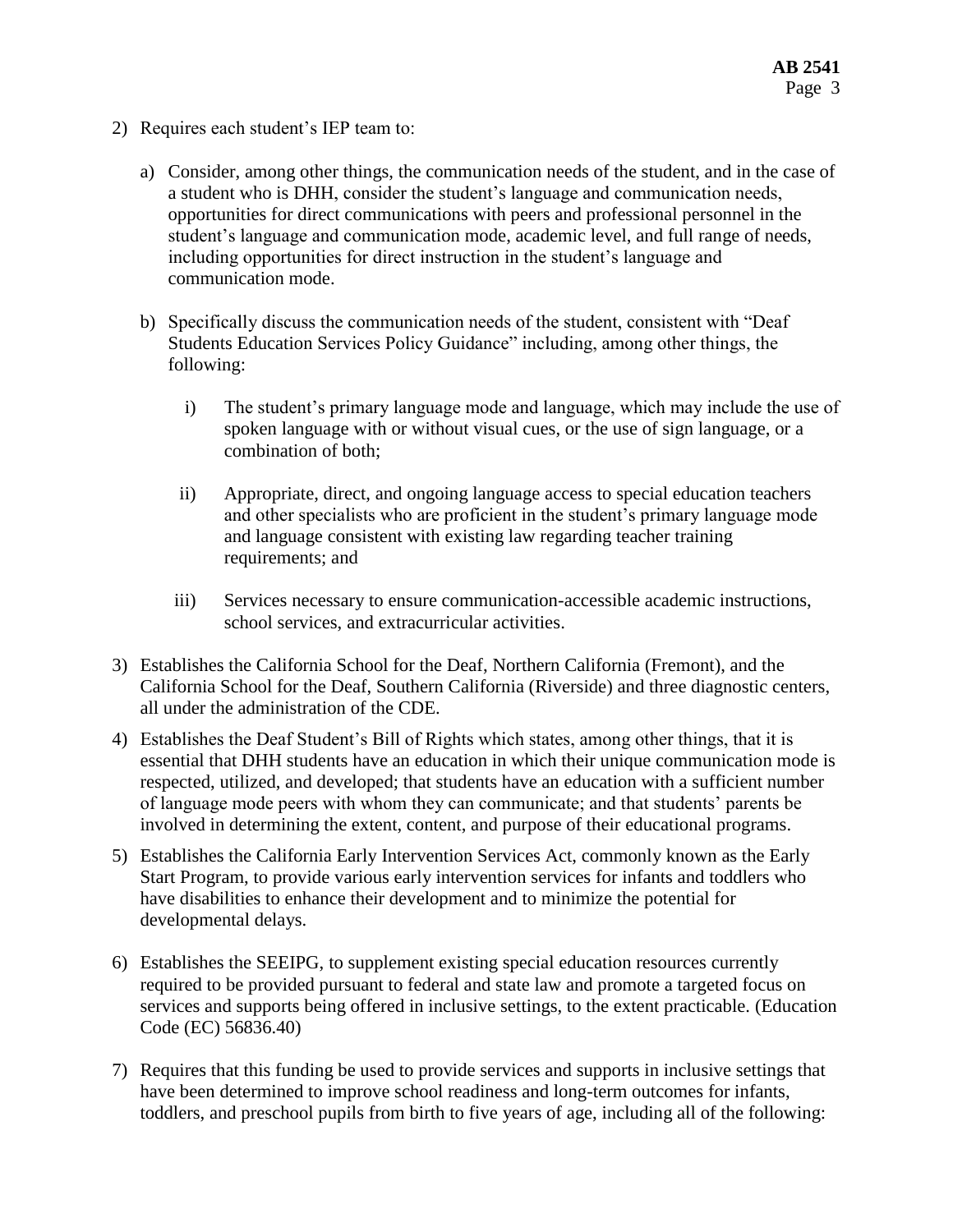- a) Early intervention services, including preschool and supportive services for children from birth to five years of age, inclusive, who are not meeting age-appropriate developmental milestones and are at risk for being identified as eligible for special education and related services. This may include children who received IFSP services but did not qualify for an IEP, and children who have not received an IFSP nor an IEP;
- b) One-time programs, services, or resources for preschool children with exceptional needs that may not be medically or educationally necessary or required by an IEP or in an IFSP, but which the school district has determined will have a positive impact on a young child;
- c) Strategies to improve pupil outcomes as identified through the state system of support, including inclusive educational programming that ensures a pupil's right to placement in the least restrictive educational environment;
- d) Wraparound services for preschool children with exceptional needs not required by federal or state law;
- e) Expansion of inclusive practices to ensure that preschool children with exceptional needs have access to learn in the least restrictive environment; and
- f) Professional development for preschool teachers, administrators, and paraprofessionals on evidence-based strategies to build capacity to serve preschool children with exceptional needs in more inclusive settings. Permits this professional development to also include training for teachers, administrators, and paraprofessionals on the development of physical, social, emotional, and academic skills and on developing appropriate IEPs for preschool children with exceptional needs that ensure access to a free, appropriate public education in the LRE.
- 8) Establishes the Inclusive Early Education Expansion Program (IEEEP) for the purpose of increasing access to inclusive early care and education programs. Requires the CDE's divisions for special education and early childhood programs to work collaboratively to administer the program.
- 9) Requires that an LEA applying for the IEEEP to include all of the following information in its grant application:
	- a) A proposal to increase access to subsidized inclusive early care and education programs for children up to five years of age, including those defined as "children with exceptional needs," in low-income and high-need communities;
	- b) A plan to fiscally sustain subsidized spaces or programs created by grant funds beyond the grant period;
	- c) The identification of resources necessary to support lead agency professional development to allow staff to develop the knowledge and skills required to implement effective inclusive practices and fiscal sustainability; and
	- d) A description of the special education expertise that will be used to ensure the funds are used in a high-quality, inclusive manner.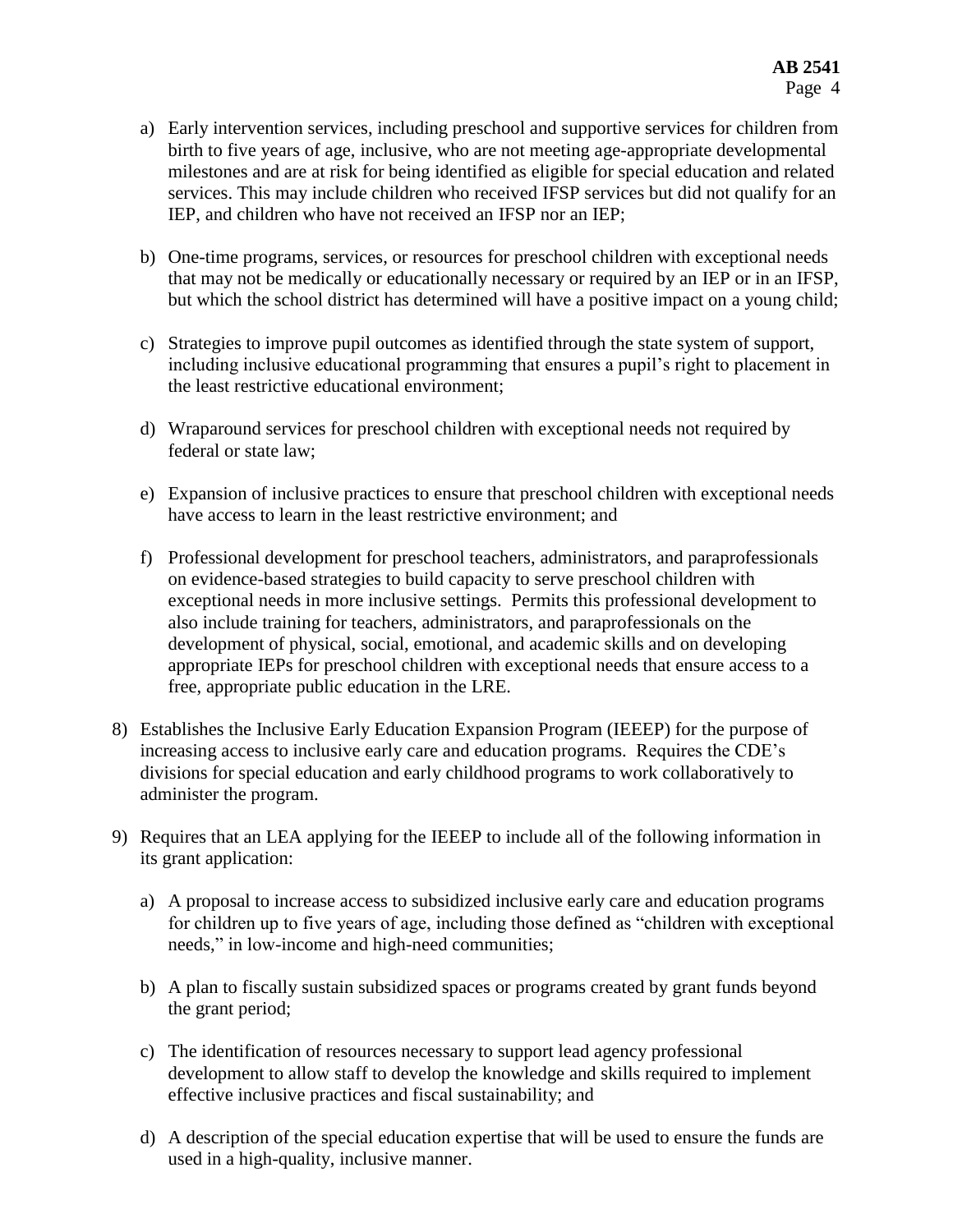- 10) Permits the CDE to reserve up to 1% of program funds to support an evaluation to address improved access, participation, and supports to inclusive early care and education programs and program and child outcomes.
- 11) Requires the CDE to convene a stakeholder workgroup that includes, but is not limited to, representatives from the relevant divisions in the department, the State Department of Developmental Services (DDS), the State Interagency Coordinating Council on Early Intervention, LEAs, appropriate county agencies, regional centers, and resource and referral agencies, with the goal of providing continuous improvement in the inclusion of children with exceptional needs in early care and education settings.
- 12) Requires the CDE's Deaf and Hard of Hearing Unit, and the California Schools for the Deaf, to jointly select language developmental milestones from existing standardized norms, for purposes of developing a resource for use by parents to monitor and track DHH children's expressive and receptive language acquisition and developmental stages toward English literacy.
- 13) Requires the CDE to select existing tools or assessments for educators that can be used to assess the language and literacy development of DHH children.
- 14) Requires the CDE to disseminate the parent resource to parents and guardians of DHH children, and disseminate the selected tools or assessments to LEAs for use in the development and modification of IFSP and IEP plans.
- 15) Requires the CDE to provide materials and training on the use of the tools or assessments, to assist DHH children in becoming linguistically ready for kindergarten using both or one of the languages of ASL and English.
- 16) Requires that, if a DHH child does not demonstrate progress in expressive and receptive language skills, as measured by the educator tool selected or the existing instrument used to assess the development of children with disabilities pursuant to federal law, the child's IFSP or IEP team explain in detail the reasons why the child is not meeting the language developmental milestones or progressing towards them, and recommend specific strategies, services, and programs that will be provided to assist the child.
- 17) Requires that these language developmental milestones be aligned to the CDE's existing infant, toddler, and preschool guidelines, the existing instrument used to assess the development of children with disabilities pursuant to federal law, and the state standards in English language arts.
- 18) Requires the Superintendent of Public Instruction (SPI) to establish an ad hoc advisory committee for purposes of soliciting input from experts on the selection of language developmental milestones for children who are DHH that are equivalent to those for children who are not DHH, for inclusion in the parent resource.
- 19) Requires that, by July 31, 2017, and annually thereafter, the CDE produce a report, using existing data reported in compliance with the federally required state performance plan on pupils with disabilities, on the language and literacy development of DHH children from birth to five years of age, including those who are DHH and have other disabilities, relative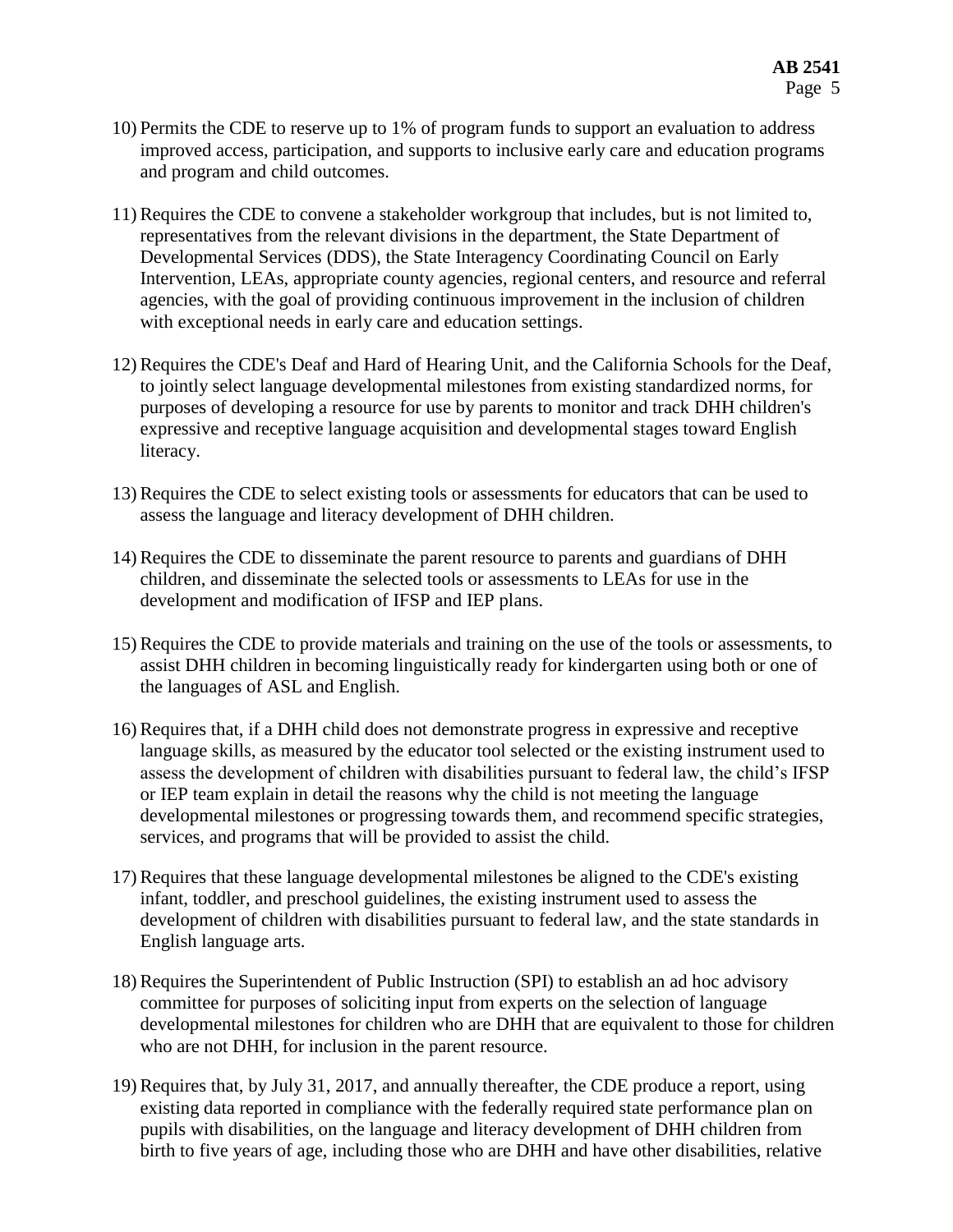to their peers who are not DHH. Requires the CDE to make this report available on its website.

### **FISCAL EFFECT**: Unknown

### **COMMENTS**:

*Need for the bill.* The author states, "As an elementary school teacher for over thirty years, I know how vital the first five years of life is a child's physical, mental, emotional, and social development including the acquisition and development of language; especially for infants and children who are deaf and hard of hearing. This is why resources and services need to be provided as early in a deaf or hard of hearing child's development as possible.

California has the most comprehensive Newborn Hearing Screening Program (NHSP) in order to identify newborns who have a hearing loss as early as a couple of days old. The NHSP allows the families and children to receive a comprehensive and coordinated process in to make sure deaf and hard of hearing children receive early intervention and language exposure through an individual family service plan.

Having a strong early language foundation will empower deaf and hard of hearing children to succeed in kindergarten and through their academic years, careers and in life."

*Two recent state investments promoting inclusive early education.* The state has recently made two significant investments in promoting the inclusion of children with disabilities in early learning and care programs:

- Assembly Bill 1808 (Chapter 32, Statutes of 2018), established the Inclusive Early Education Expansion Program (IEEEP) which authorized the State Superintendent of Public Instruction (SSPI) to award grants on a competitive basis for allocation to local educational agencies (LEAs) for the purposes of increasing access to inclusive early learning and care (ELC) programs for children with disabilities, including children with severe disabilities, and for the cost of conducting an evaluation of the IEEEP.
- AB 130 (Committee on Budget), Chapter 44, Statutes of 2021, established the Special Education Early Intervention Preschool Grant (SEEIPG) to supplement existing special education resources currently required to be provided pursuant to federal and state law and promote a targeted focus on services and supports being offered in inclusive settings, to the extent practicable. \$300 million in ongoing funding was provided for this starting in the 2021-22 fiscal year.

*Least Restrictive Environment for DHH students.* This bill defines the least restrictive environment (LRE), for DHH children served through this program, to mean the California School for the Deaf or nonprofit organizations who specialize in serving deaf and hard of hearing infants and children.

While for most students LRE means educating students with disabilities with their non-disabled peers, state and federal law recognize that for some DHH students the LRE may be a setting in which students are educated with other DHH students.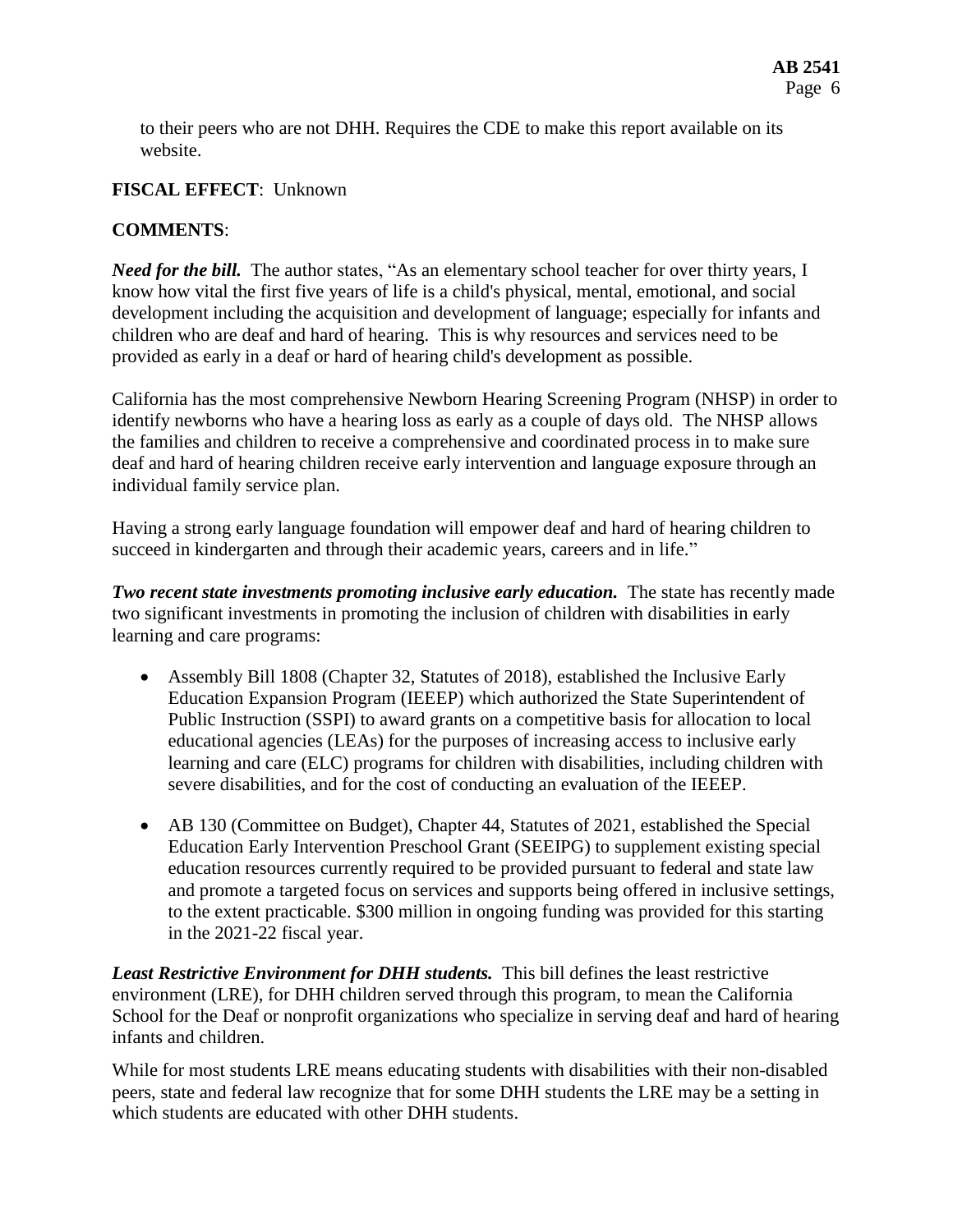State and federal law have long emphasized the importance of considering the language and communication needs of children who are DHH. Federal law specifically requires LEAs to "consider, among other things, the communication needs of the student, and in the case of a student who is deaf or hard of hearing, consider the student's language and communication needs, opportunities for direct communications with peers and professional personnel in the student's language and communication mode, academic level, and full range of needs, including opportunities for direct instruction in the student's language and communication mode. The Legislative Analyst's Office (LAO) has noted that "given the difficulty DHH students and their hearing peers have conversing with each other, DHH students in mostly hearing environments can be socially isolated. One strategy to prevent social isolation is to ensure these students attend schools with a critical mass of DHH peers."

The CDE notes, in their Position Statement on Language Access, that "It is essential that hardof-hearing and deaf children, like all children, have an education with a sufficient number of language mode peers with whom they can communicate directly and who are of the same, or approximately the same, age and ability level."

The U.S. Department of Education (USDOE) Office of Civil Rights has affirmed in policy guidance that reaffirmed that "meeting the unique communication and related needs of a student who is deaf is a fundamental part of providing a free appropriate public education (FAPE) to the child…Any setting which does not meet the communication and related needs of a child who is deaf, and therefore does not allow for the provision of FAPE, cannot be considered the LRE for that child. The provision of FAPE is paramount, and the individual placement determination about LRE is to be considered within the context of FAPE."

*Language development among DHH students in California.* Historically, many DHH students have struggled academically because of their limited exposure to language early in life. This lack of access to language is sometimes called "language deprivation."

The LAO notes that "young children develop important cognitive skills by listening and responding to the language that surrounds them every day. As DHH children cannot listen and respond to spoken language as early as their hearing peers, they often develop early language delays that hinder future academic progress. These delays tend to be more pronounced in DHH children born to hearing parents, as hearing parents tend to be less familiar with modes of communications that help DHH children develop in their early years. About 90% of DHH children are born to hearing parents."

However, research has demonstrated that children who are deaf are identified and enrolled in appropriate Early Start services by six months of age can develop language and cognitive skills commensurate with their non-deaf peers.

The largest data set representing the language development of DHH students on standardized tests comes from a longitudinal study using the Stanford Achievement Test. This research began in 1969 and ran for over thirty years. It measured normative performance of DHH students ages 8 to 18 on reading comprehension tests, and found that, between 1974 and 2003, median performance never exceeded the fourth-grade equivalent for any age cohort. It also noted persistent problems in designing a valid and reliable way to measure the academic performance of DHH students.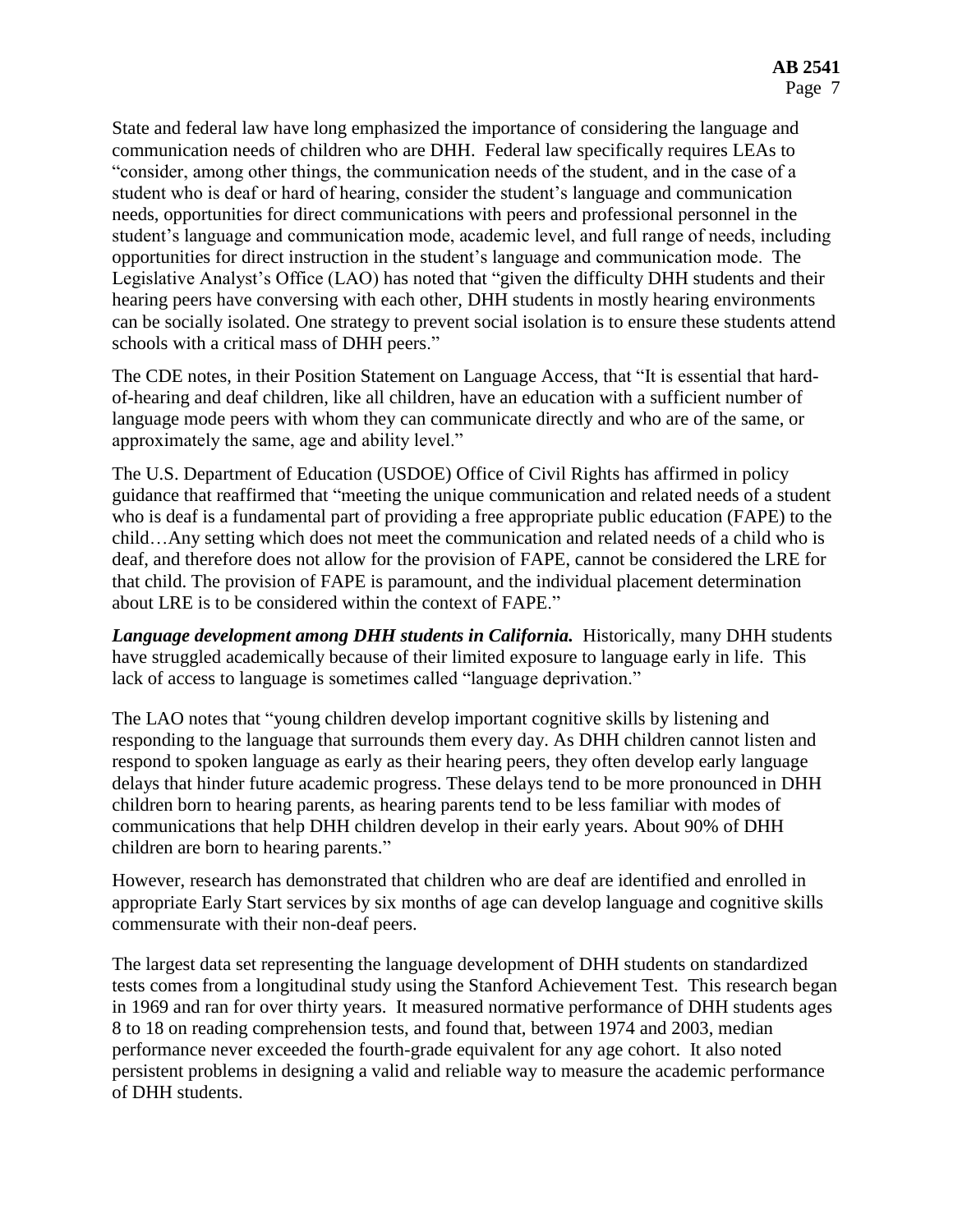#### **AB 2541** Page 8



Source: LAO, Improving Education for Deaf and Hard of Hearing Students in California, 2016

As shown in the table on this page, data obtained by the LAO through a request to the CDE indicate that, in the 2012-13 academic year:

- DHH students performed relatively poorly on statewide assessments, with fewer than 35% scoring at or above grade level on reading/writing and mathematics;
- Among DHH students, deaf students performed worse than those who are hard of hearing, particularly on assessments of reading/writing; and
- DHH students also generally performed worse on statewide assessments than other groups of students, including students from low–income families, English learners, and other students with disabilities.

More recent data, which would reflect scores on the current summative assessments of ELA and mathematics and the accommodations those assessments offer, is not publicly available.

Data from the Desired Results Developmental Profile, which assesses children ages 0-3 was reported pursuant to SB 210 (Galgiani), Chapter 652, Statutes of 2015. As shown on the next page, these data show that for fall 2018:

- 74.7 % of children who are deaf were at age expectation compared to the sample of same-age children; and
- 92.1% of children who are hard of hearing were at age expectation compared to a sample of same-age children.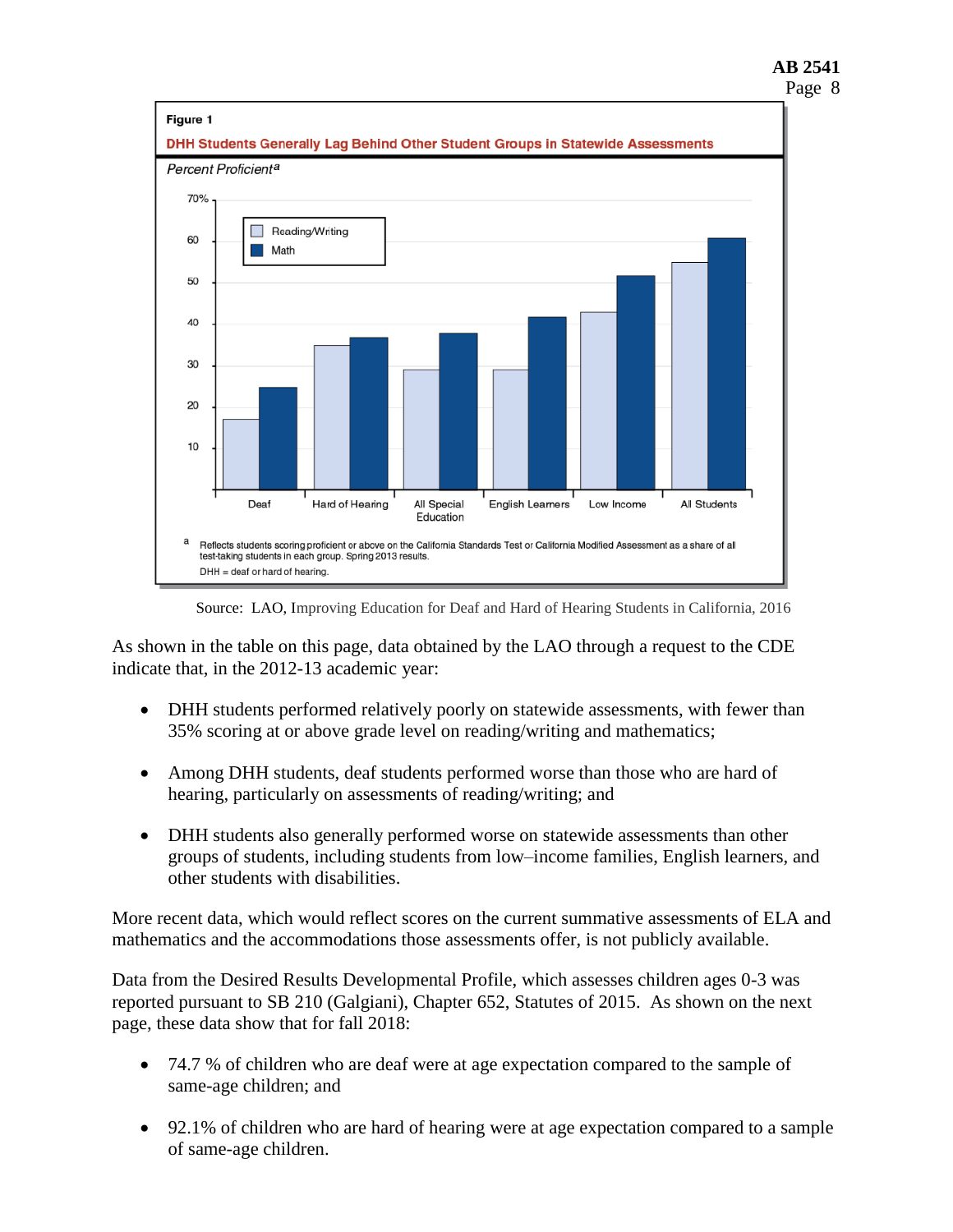| <b>Infants / Toddlers</b> | <b>Not at Age Expectation</b> | <b>Close to Age</b> | <b>At Age Expectation</b> | Total |
|---------------------------|-------------------------------|---------------------|---------------------------|-------|
| Deaf                      | 4 (2.0%)                      | 8 (3.9%)            | 191 (94.1%)               | 203   |
| Hard of Hearing           | 8(0.6%)                       | 30 (2.2%)           | 1,300 (97.2%)             | 1,338 |
| All Children with IFSPs   | 279 (5.3%)                    | 420 (7.9%)          | 4,612 (86.8%)             | 5,311 |

Table 2. Infants/Toddlers (Birth to Age 3) Age Expectation Calculations for Language Domain (Fall 2018)

|  |  | Table 3a. Preschool (3-5) Age Expectation Calculations for Language Domain (Fall 2018) |  |  |
|--|--|----------------------------------------------------------------------------------------|--|--|
|  |  |                                                                                        |  |  |

| <b>Preschoolers</b>                | <b>Not at Age Expectation</b> | <b>Close to Age</b><br><b>Expectation</b> | <b>At Age Expectation</b> | <b>Total</b> |
|------------------------------------|-------------------------------|-------------------------------------------|---------------------------|--------------|
| Deaf                               | 32 (14.1%)                    | 65 (28.6%)                                | 130 (57.3%)               | 227          |
| Hard of Hearing                    | 24 (3.8%)                     | 94 (14.9%)                                | 514 (81.3%)               | 632          |
| All Children with IEPs<br>Assessed | 5,232 (13.3%)                 | 8,063 (20.6%)                             | 25,900 (66.1%)            | 39,195       |

Source: SB 210 Report for 2018-19 Academic Year, Desired Results Access Project

*Services for DHH children aged 0-5.* This bill proposes to add an unspecified sum to the SEEIPG program to serve DHH children aged 0-5.

According to the CDE, there were 2,779 children aged 0-5 identified as Hard of Hearing and 642 children identified as Deaf in the 2018-19 school year (the number of Deaf-Blind children was too small to report under student privacy protections). Among students ages 0-22, a total of 12,871 students identified as DHH (including Deaf-Blind), were reported for the 2020-21 school year, representing 1.63% of all students receiving special education services in that year.

Under current law, the DDS is generally responsible for serving children with disabilities age 0- 3. However, LEAs are responsible for children in this age range if they have a hearing, visual, or orthopedic, impairment (but no other eligible condition or developmental delay). From ages 0-3 children's services are delineated in an IFSP, developed by the LEA and family and reviewed at least once every six months. Typically, these plans include authorization for targeted services such as weekly speech therapy sessions and regular home visits from an early education specialist who provides support on a wide range of developmental issues. When they transition to preschool, children's' services are delineated in an IEP.

*No publicly available state data on DHH language outcomes.* While the CDE collects data on the progress of students with disabilities in English language arts in grades 3 - 8 and 11, this data is reported as the performance of all students with disabilities, with no disaggregation by disability. Pursuant to SB 210 of the SB 210 (Galgiani), Chapter 652, Statutes of 2015, data on language development of children with disabilities ages birth to five at state funded child care/development and preschool programs for purposes of reporting to the federal government, is reported disaggregated for DHH children.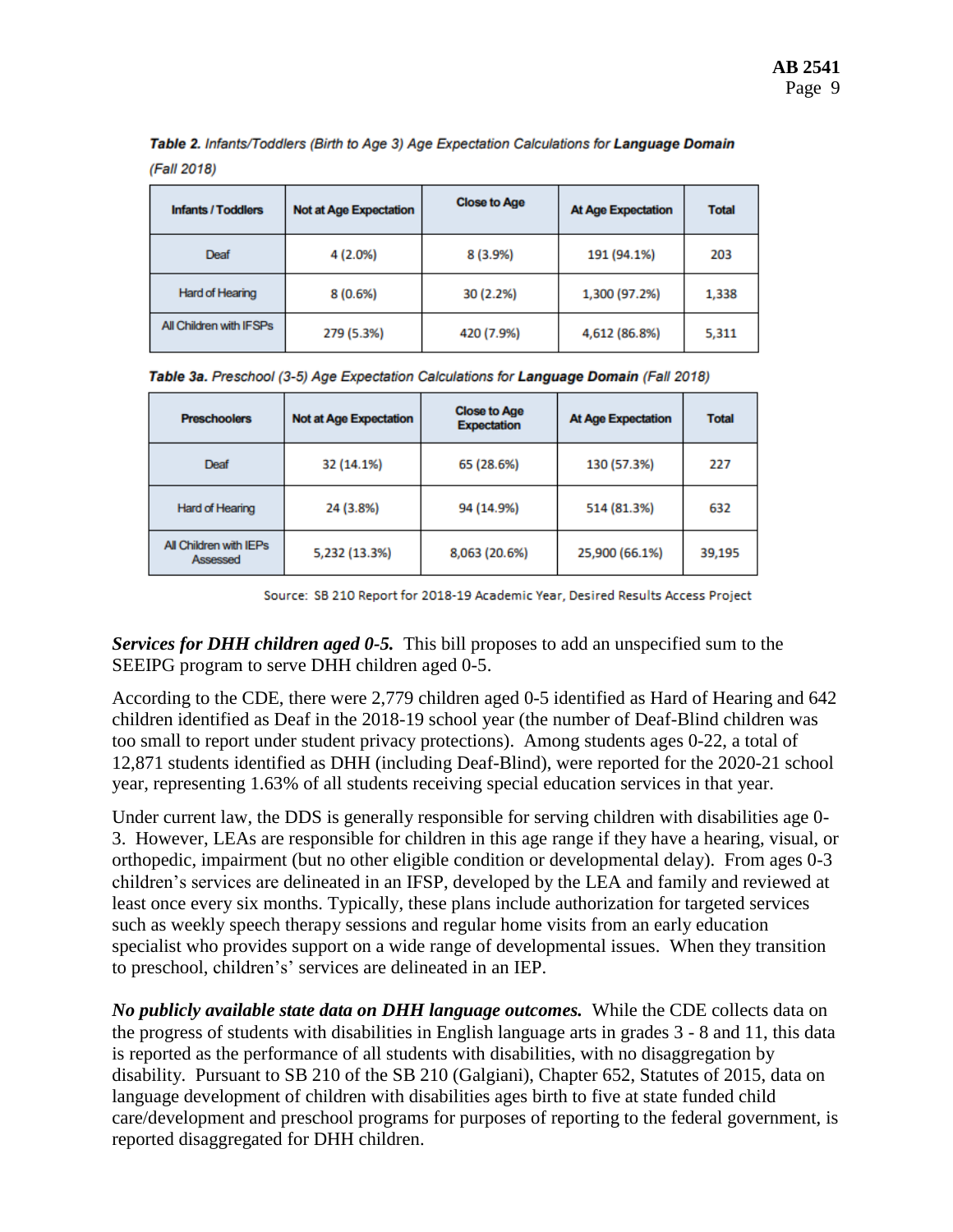Because K-12 academic data is not reported by disability subgroup it is not possible for policymakers and the public to examine the language development of DHH students, or view trends over time, to measure the impact of policy and programmatic changes.

*Language Developmental Milestones published by CDE.* SB 210 (Galgiani), Chapter 652, Statutes of 2015, required the CDE to develop a parent resource and select existing educator tools for measuring the language and literacy development of DHH children age 0-5 years, and to report annually on the language and literacy outcomes of these children.

The CDE has published language developmental milestones for DHH children aged 0-5 with a Parent Profile designed to help them track their child's language growth. The milestone document encourages parents to discuss their children's progress relative to these milestones with their Early Start or preschool teacher, and to engage in the IFSP or IEP development process when their children are not meeting these milestones. The CDE notes that the Language Milestones are not meant to replace formal assessment of your child's development of language and literacy, but that a parent's observations of their child's progress is important.

## *Recommended Committee amendments. Staff recommends that the bill be amended* to:

- 1) Modify the proposed amendments to section  $56836.40(c)(4)(B)$  as shown, to clarify that services are to be provided consistent with children's IFSPs or IEPs: "Early intervention language services and related specialized services for children from birth to five years of age, inclusive, who are DHH and are developing proficiency in both or one of the languages of American Sign Language and English may include services described in Section 1401(26) of Title 20 of the United States Code and Section 300.34 of Title 34 of the Code of Federal Regulations, and including, but not limited to, all of the following services, consistent with the child's individualized family service plan or individualized education program…"
- 2) Modify the proposed amendments to section  $56836.40(c)(3)(B)$  as shown: "For purposes of this subparagraph, the least restrictive environment is may include the California School for the Deaf or nonprofit organizations who specialize in serving deaf and hard of hearing infants and children."
- 3) Correct references to the State Special Schools for the Deaf by making "Schools" plural instead of singular.

*Related legislation.* AB 130 (Committee on Budget), Chapter 44, Statutes of 2021, established the SEEIPG, to supplement existing special education resources currently required to be provided pursuant to federal and state law and promote a targeted focus on services and supports being offered in inclusive settings, to the extent practicable.

AB 1808 (Committee on Budget), Chapter 32, Statutes of 2018, established the IEEEP, which authorized the SPI to award grants on a competitive basis for allocation to LEAs for the purposes of increasing access to inclusive early learning and care programs for children with disabilities, including children with severe disabilities, and for the cost of conducting an evaluation of the program.

SB 210 (Galgiani), Chapter 652, Statutes of 2015, requires the CDE to develop a parent resource and select existing educator tools for measuring the language and literacy development of DHH